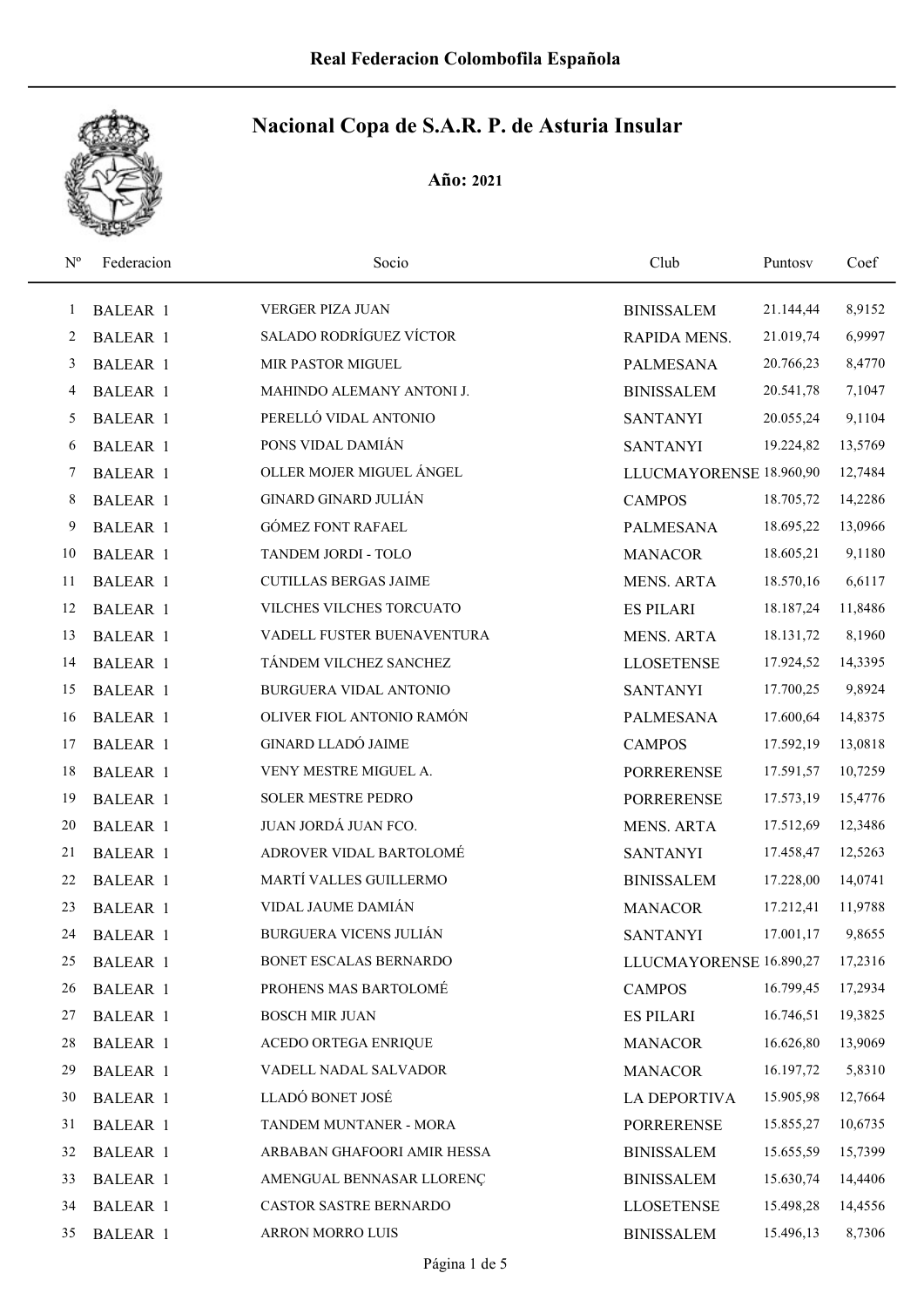

| $N^{\rm o}$ | Federacion      | Socio                         | Club                    | Puntosy   | Coef    |
|-------------|-----------------|-------------------------------|-------------------------|-----------|---------|
| 36          | <b>BALEAR 1</b> | MOREY BARCELÓ SEBASTIÁN       | RAPIDA MENS.            | 15.411,50 | 11,1320 |
| 37          | <b>BALEAR 1</b> | TÁNDEM MUNAR - LL. TOMAS      | LLUCMAYORENSE 15.363,56 |           | 15,3134 |
| 38          | <b>BALEAR 1</b> | QUETGLAS GAMUNDI SEBASTIÁN    | <b>INQUENSE</b>         | 15.312,70 | 15,2816 |
| 39          | <b>BALEAR 1</b> | TORRES LUQUE CRISTOBAL        | <b>LLOSETENSE</b>       | 15.270,44 | 13,8589 |
| 40          | <b>BALEAR 1</b> | BLANQUER DOMENGE GUILLERMO    | <b>MANACOR</b>          | 15.190,07 | 10,1588 |
| 41          | <b>BALEAR 1</b> | TRUYOLS SANSÓ SEBASTIÁN       | <b>MANACOR</b>          | 15.114,58 | 12,9557 |
| 42          | <b>BALEAR 1</b> | TÁNDEM GERMÁN - BALLESTER     | LLUCMAYORENSE 15.050,36 |           | 16,9789 |
| 43          | <b>BALEAR 1</b> | <b>LLABRES DEYA LUCAS</b>     | <b>BINISSALEM</b>       | 14.872,35 | 9,8392  |
| 44          | <b>BALEAR 1</b> | PERELLÓ PUJADAS CRISTOBAL     | <b>LLOSETENSE</b>       | 14.710,34 | 10,7586 |
| 45          | <b>BALEAR 1</b> | LEBRÓN LINARES JOSÉ           | <b>MANACOR</b>          | 14.701,70 | 10,3332 |
| 46          | <b>BALEAR 1</b> | PERELLÓ VIDAL LORENZO         | <b>SANTANYI</b>         | 14.544,48 | 16,6975 |
| 47          | <b>BALEAR 1</b> | ROTGER SÁNCHEZ MARCOS         | RAPIDA MENS.            | 14.530,14 | 15,0819 |
| 48          | <b>BALEAR 1</b> | JAUME OLIVER ANTONIA          | <b>ES PILARI</b>        | 14.477,95 | 19,0974 |
| 49          | <b>BALEAR 1</b> | GONZÁLEZ SITJAR JOSÉ MANUEL   | <b>PORRERENSE</b>       | 14.245,01 | 11,4223 |
| 50          | <b>BALEAR 1</b> | TÁNDEM ABRINES CAMPOS         | <b>LLOSETENSE</b>       | 14.224,77 | 8,2482  |
| 51          | <b>BALEAR 1</b> | SASTRE SANNA PABLO            | <b>ES PILARI</b>        | 13.733,25 | 15,0368 |
| 52          | <b>BALEAR 1</b> | <b>SALVA FERRA PABLO</b>      | RAPIDA MENS.            | 13.580,45 | 9,4509  |
| 53          | <b>BALEAR 1</b> | <b>BLANCH ALCINA ANTONI</b>   | <b>SANTANYI</b>         | 13.572,24 | 15,7056 |
| 54          | <b>BALEAR 1</b> | <b>GIL PALACIO H. MARINA</b>  | <b>PALMESANA</b>        | 13.214,62 | 13,9414 |
| 55          | <b>BALEAR 1</b> | MAYOL CLADERA ARNALDO         | <b>PALMESANA</b>        | 12.965,52 | 14,2619 |
| 56          | <b>BALEAR 1</b> | GORNALS FERRER MIGUEL A.      | <b>PORRERENSE</b>       | 12.949,77 | 12,0347 |
| 57          | <b>BALEAR 1</b> | RODRÍGUEZ MARTÍN JOSÉ         | <b>PALMESANA</b>        | 12.896,67 | 15,6404 |
| 58          | <b>BALEAR 1</b> | NADAL PERELLÓ GABRIEL         | <b>PORRERENSE</b>       | 12.624,51 | 12,4202 |
| 59          | <b>BALEAR 1</b> | JAUME SASTRE JUAN             | LLUCMAYORENSE 12.580,38 |           | 12,5081 |
| 60          | <b>BALEAR 1</b> | <b>SERVER RIGO JAIME</b>      | LLUCMAYORENSE 12.439,71 |           | 14,4641 |
| 61          | <b>BALEAR 1</b> | MONSERRAT RAFAL JULIÁN        | LLUCMAYORENSE 12.225,49 |           | 14,0862 |
| 62          | <b>BALEAR 1</b> | SASTRE GONZÁLEZ ÁNGEL         | <b>CAMPOS</b>           | 12.225,26 | 9,7785  |
| 63          | <b>BALEAR 1</b> | GUARDIOLA MASCARÓ JOAQUÍN     | <b>BINISSALEM</b>       | 12.195,49 | 13,6392 |
| 64          | <b>BALEAR 1</b> | BARCELÓ SAGRERA SALVADOR      | <b>CAMPOS</b>           | 12.184,76 | 15,9672 |
| 65          | <b>BALEAR 1</b> | <b>BURGUERA FERRER JULIÁN</b> | <b>SANTANYI</b>         | 12.130,55 | 18,3483 |
| 66          | <b>BALEAR 1</b> | ARBONA FORNERS ANTONIO        | <b>BINISSALEM</b>       | 12.108,21 | 14,9072 |
| 67          | <b>BALEAR 1</b> | CUADRADO TENOR FCO. JOSÉ      | <b>LLOSETENSE</b>       | 12.074,51 | 8,0577  |
| 68          | <b>BALEAR 1</b> | SORELL SALVA GABRIEL          | <b>ES PILARI</b>        | 11.923,43 | 15,3545 |
| 69          | <b>BALEAR 1</b> | TORRENS CAÑELLAS JOSÉ J.      | <b>LA DEPORTIVA</b>     | 11.902,47 | 9,9790  |
| 70          | <b>BALEAR 1</b> | FAHANDEZH-SAADI FAHANDEZH R.  | DERBY MALLORC 11.811,46 |           | 11,4151 |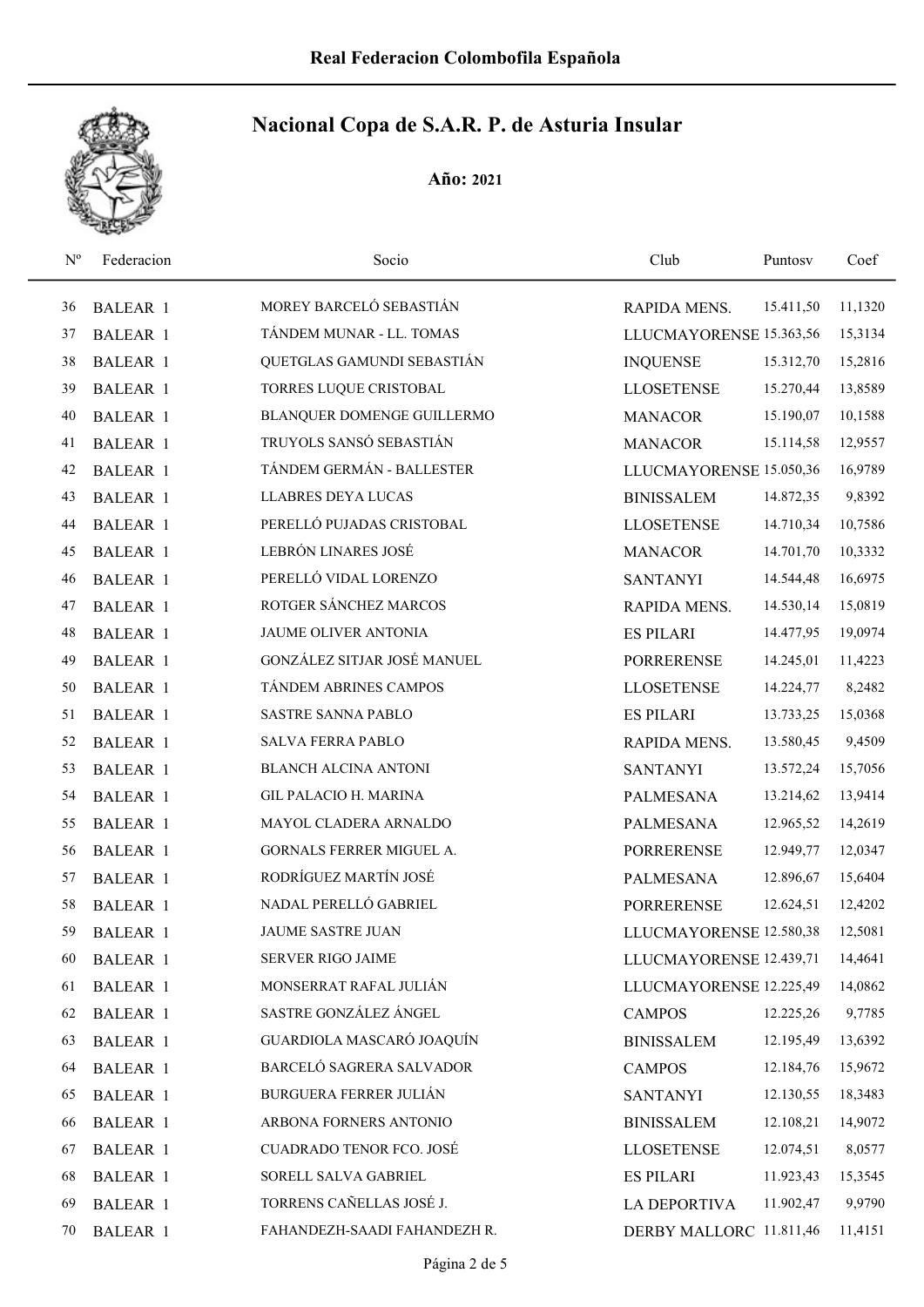

| $N^{\rm o}$ | Federacion      | Socio                        | Club                    | Puntosy   | Coef    |
|-------------|-----------------|------------------------------|-------------------------|-----------|---------|
| 71          | <b>BALEAR 1</b> | ADROVER LÓPEZ JUAN CARLOS    | <b>PALMESANA</b>        | 11.792,57 | 11,4437 |
| 72          | <b>BALEAR 1</b> | FLUXA MULET GUILLERMO        | <b>LLOSETENSE</b>       | 11.619,32 | 17,4768 |
| 73          | <b>BALEAR 1</b> | MUNTANER ORELL JOSÉ          | A. POLLESINA            | 11.468,25 | 17,6285 |
| 74          | <b>BALEAR 1</b> | MONTILLA MORENO FRANCISCO A. | <b>ES PILARI</b>        | 11.409,70 | 11,1879 |
| 75          | <b>BALEAR 1</b> | LORENTE VÁZQUEZ ANDRÉS       | RAPIDA MENS.            | 11.393,09 | 7,3111  |
| 76          | <b>BALEAR 1</b> | PROHENS SALOM ANDRÉS         | LLUCMAYORENSE 11.275,91 |           | 13,7041 |
| 77          | <b>BALEAR 1</b> | QUETGLAS GAMUNDI PEDRO       | <b>INQUENSE</b>         | 11.239,35 | 13,2214 |
| 78          | <b>BALEAR 1</b> | ADRÓVER FORNES CARLOS        | PALMESANA               | 11.221,06 | 12,8391 |
| 79          | <b>BALEAR 1</b> | SAURINA MORAGUES MIGUEL      | <b>BINISSALEM</b>       | 11.207,84 | 10,7483 |
| 80          | <b>BALEAR 1</b> | <b>BARCELÓ GARCÍAS JAIME</b> | <b>CAMPOS</b>           | 10.632,67 | 18,3426 |
| 81          | <b>BALEAR 1</b> | TERRASA ROSELLÓ JUAN         | <b>MENS. ARTA</b>       | 10.443,97 | 9,2928  |
| 82          | <b>BALEAR 1</b> | VICH SALOM BARTOLOMÉ         | RAPIDA MENS.            | 10.426,65 | 15,0680 |
| 83          | <b>BALEAR 1</b> | PAYERAS OLIVER PEDRO A.      | <b>INQUENSE</b>         | 10.249,08 | 15,4846 |
| 84          | <b>BALEAR 1</b> | FERRER RAMIS GUILLÉN         | <b>BINISSALEM</b>       | 10.183,94 | 9,6667  |
| 85          | 5               | FERNANDO BURGAL              | <b>SAN RAMÓN</b>        | 10.104,88 | 9,4175  |
| 86          | <b>BALEAR 1</b> | MONTSERRAT PUJOL JUAN        | LA DEPORTIVA            | 10.059,26 | 11,6439 |
| 87          | <b>BALEAR 1</b> | FANDIÑO RODRÍGUEZ HANZEL     | <b>PALMESANA</b>        | 9.931,22  | 7,0587  |
| 88          | <b>BALEAR 1</b> | SERRA BONET ANTONIO          | <b>SANTANYI</b>         | 9.899,22  | 15,1213 |
| 89          | <b>BALEAR 1</b> | CRUELLAS ROSELLÓ JULIÁN      | <b>MANACOR</b>          | 9.738,69  | 14,0549 |
| 90          | <b>BALEAR 1</b> | PROHENS VICENS BARTOLOMÉ     | <b>CAMPOS</b>           | 9.698,16  | 13,4362 |
| 91          | <b>BALEAR 1</b> | NICOLAU GAMUNDI SEBASTIA     | <b>INQUENSE</b>         | 9.395,22  | 16,1163 |
| 92          | <b>BALEAR 1</b> | BIBILONI JAUME ANTONIO       | <b>BINISSALEM</b>       | 9.202,63  | 10,5534 |
| 93          | <b>BALEAR 1</b> | TAPALOAGA NELU DANIEL        | RAPIDA MENS.            | 9.087,09  | 10,7556 |
| 94          | <b>BALEAR 1</b> | RIBOT RAMIS ANTONIO          | <b>ES PILARI</b>        | 9.081,85  | 15,0734 |
| 95          | <b>BALEAR 1</b> | GARCÍAS MEZQUIDA ANTONIO     | <b>CAMPOS</b>           | 9.075,96  | 6,7186  |
| 96          | <b>BALEAR 1</b> | SERVERA SERVERA JUAN         | <b>MANACOR</b>          | 9.006,46  | 7,3219  |
| 97          | <b>BALEAR 1</b> | LLUCH DUBÓN SANTIAGO         | <b>CAMPOS</b>           | 8.566,72  | 6,6015  |
| 98          | <b>BALEAR 1</b> | COLL BARCELÓ ANTONIO         | RAPIDA MENS.            | 8.546,85  | 7,9465  |
| 99          | <b>BALEAR 1</b> | BARCELÓ TABERNER BARTOLOMÉ   | <b>LLUCMAYORENSE</b>    | 8.434,70  | 15,4463 |
| 100         | <b>BALEAR 1</b> | BUÑOLA QUETGLAS PEDRO A.     | <b>INQUENSE</b>         | 8.376,60  | 11,9701 |
| 101         | <b>BALEAR 1</b> | TERRASSA COSTA MATEO         | <b>BINISSALEM</b>       | 8.169,80  | 11,0701 |
| 102         | <b>BALEAR 1</b> | SÁNCHEZ PERELLÓ JOSÉ G.      | <b>LLOSETENSE</b>       | 7.931,04  | 6,8298  |
| 103         | <b>BALEAR 1</b> | PUJOL CALAFELL ANTONIO       | <b>PORRERENSE</b>       | 7.731,51  | 15,5865 |
| 104         | <b>BALEAR 1</b> | SASTRE BARBERO LAUREANO      | <b>CAMPOS</b>           | 7.416,90  | 8,7750  |
| 105         | <b>BALEAR 1</b> | NICOLAU NOGUERA PEDRO        | <b>SANTANYI</b>         | 7.255,18  | 9,8664  |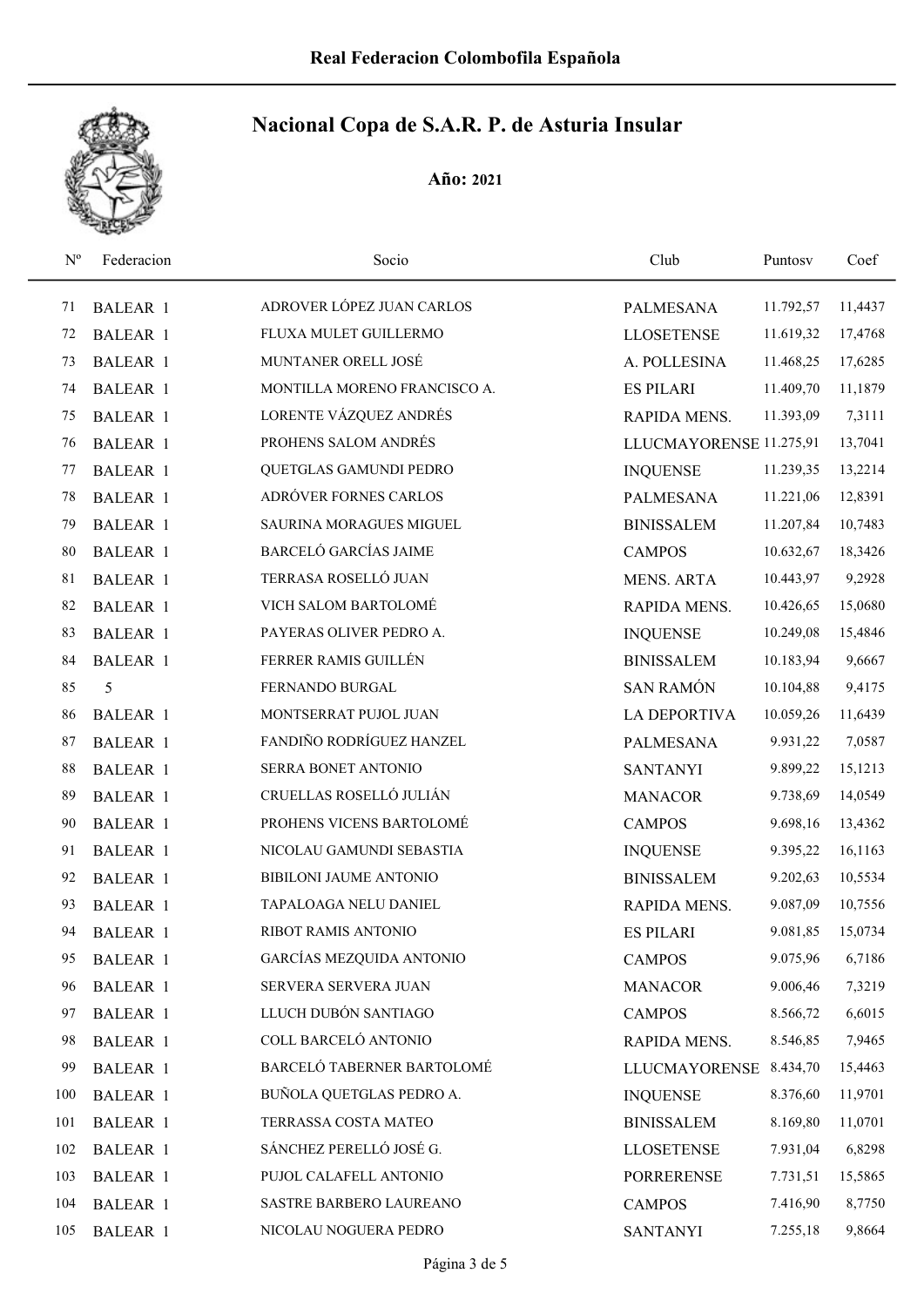

| $\mathbf{N}^{\text{o}}$ | Federacion      | Socio                             | Club                   | Puntosv  | Coef    |
|-------------------------|-----------------|-----------------------------------|------------------------|----------|---------|
| 106                     | <b>BALEAR 1</b> | MUÑOZ GUTIÉRREZ MANUEL            | <b>PALMESANA</b>       | 6.848,09 | 6,0365  |
| 107                     | <b>BALEAR 1</b> | <b>VIVES GRAS MARCOS</b>          | <b>LA DEPORTIVA</b>    | 6.800,73 | 11,6568 |
| 108                     | <b>BALEAR 1</b> | SALAS LLADÓ MIGUEL                | A. POLLESINA           | 6.729,19 | 0,7727  |
| 109                     | <b>BALEAR 1</b> | VICH MARTORELL IGNACIO            | RAPIDA MENS.           | 6.639,63 | 3,8986  |
| 110                     | <b>BALEAR 1</b> | FIDALGO BESTARD MIGUEL            | RAPIDA MENS.           | 6.337,49 | 8,6425  |
| 111                     | <b>BALEAR 1</b> | MONSERRAT CLAR JUAN               | <b>SANTANYI</b>        | 6.320,98 | 11,5897 |
| 112                     | <b>BALEAR 1</b> | <b>BARREIRO SEVILLA JOSE LUIS</b> | <b>PALMESANA</b>       | 6.288,28 | 8,4504  |
| 113                     | <b>BALEAR 1</b> | FERRAGUT SEGUÍ ANTONIO            | <b>BINISSALEM</b>      | 6.103,90 | 9,0515  |
| 114                     | <b>BALEAR 1</b> | <b>BALLESTER AMER ANTONIO</b>     | RAPIDA MENS.           | 5.568,34 | 4,4245  |
| 115                     | <b>BALEAR 1</b> | SALA SANCHEZ JUAN PEDRO           | <b>LLUCMAYORENSE</b>   | 5.367,03 | 8,9538  |
| 116                     | <b>BALEAR 1</b> | NÚÑEZ TORRES JUAN DE DIOS         | A. POLLESINA           | 5.361,99 | 8,8264  |
| 117                     | <b>BALEAR 1</b> | FERNANDEZ FERNANDEZ DAVID         | <b>BINISSALEM</b>      | 5.354,95 | 4,1866  |
| 118                     | <b>BALEAR 1</b> | PONS FERRER JUAN                  | <b>BINISSALEM</b>      | 5.335,85 | 16,9982 |
| 119                     | <b>BALEAR 1</b> | MARTÍNEZ POZO JANSEL M.           | <b>PALMESANA</b>       | 5.296,35 | 4,2187  |
| 120                     | <b>BALEAR 1</b> | VIVES VILA TONI                   | <b>LA DEPORTIVA</b>    | 5.295,79 | 3,2066  |
| 121                     | <b>BALEAR 1</b> | <b>BERNAT FIOL JOSÉ LUIS</b>      | <b>LA DEPORTIVA</b>    | 5.265,04 | 3,1433  |
| 122                     | <b>BALEAR 1</b> | TORRES REYNES MIGUEL              | <b>LLOSETENSE</b>      | 5.144,82 | 4,7564  |
| 123                     | <b>BALEAR 1</b> | <b>GINARD NICOLAU PEDRO</b>       | MENS. ARTA             | 5.001,15 | 4,1677  |
| 124                     | <b>BALEAR 1</b> | MARTORELL FULLANA JAIME           | <b>BINISSALEM</b>      | 4.771,27 | 5,8277  |
| 125                     | <b>BALEAR 1</b> | LUCESCU VALENTIN                  | A. POLLESINA           | 4.700,53 | 6,3101  |
| 126                     | <b>BALEAR 1</b> | ROSELLÓ BRUNET JAIME              | <b>MENS. ARTA</b>      | 4.294,35 | 1,9700  |
| 127                     | <b>BALEAR 1</b> | SERVERA BORDOY JOSÉ               | A. POLLESINA           | 4.095,80 | 3,2296  |
| 128                     | <b>BALEAR 1</b> | CABOT BRUNET JUAN                 | RAPIDA MENS.           | 3.973,53 | 2,6638  |
| 129                     | <b>BALEAR 1</b> | ABRAHAM VILA SEBASTIÁN            | <b>CAMPOS</b>          | 3.727,77 | 6,8874  |
| 130                     | BALEAR 1        | MARTÍN VIDAL ANTONIO              | <b>ES PILARI</b>       | 3.609,78 | 7,2624  |
| 131                     | BALEAR 1        | TERRASSA COLOMAR GUILLERMO        | <b>BINISSALEM</b>      | 3.276,59 | 6,1629  |
| 132                     | <b>BALEAR 1</b> | ROMERO CUENCA JOSÉ                | <b>LLOSETENSE</b>      | 3.210,56 | 3,9878  |
| 133                     | BALEAR 1        | <b>BUADES SAMPER JOSÉ</b>         | <b>BINISSALEM</b>      | 3.151,64 | 2,2691  |
| 134                     | BALEAR 1        | PIZA SALOM JUAN MIGUEL            | <b>BINISSALEM</b>      | 2.963,53 | 5,4587  |
| 135                     | <b>BALEAR 1</b> | MAS BLANCO MATEO                  | RAPIDA MENS.           | 2.472,39 | 1,7693  |
| 136                     | <b>BALEAR 1</b> | OLIVER CLADERA RAFAEL             | <b>MENS. ARTA</b>      | 2.341,34 | 2,3770  |
| 137                     | BALEAR 1        | FONTIRROIG PERELLÓ DOMINGO        | <b>SANTANYI</b>        | 2.318,13 | 2,4288  |
| 138                     | <b>BALEAR 1</b> | TWEEDIE HUGH PATRICK              | LLUCMAYORENSE 2.289,50 |          | 2,8377  |
| 139                     | <b>BALEAR 1</b> | FERRIOL MEZQUIDA GABRIEL          | MENS. ARTA             | 2.070,46 | 1,9006  |
| 140                     | BALEAR 1        | LLAMAS GARCÍA ANTONIO             | A. POLLESINA           | 1.846,18 | 3,6622  |